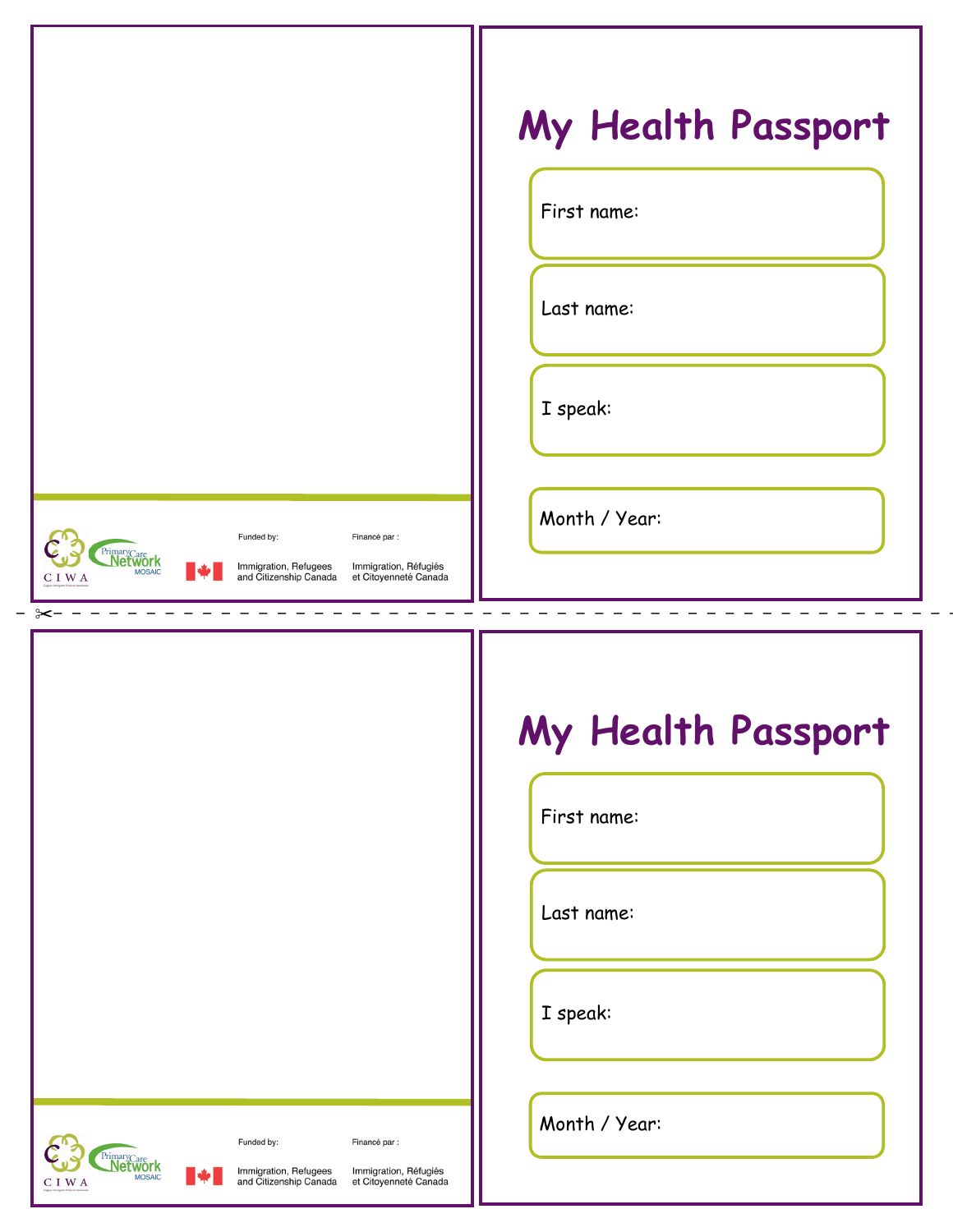# **About Me**

| I like to be called:        |
|-----------------------------|
| Birthday:                   |
| Address:                    |
|                             |
|                             |
| Phone:                      |
| Contact and support person: |
| Name:                       |
| Phone:                      |
| Address:                    |
|                             |
| Relationship:               |
| 2                           |



23

| <b>About Me</b>             |  |  |
|-----------------------------|--|--|
| I like to be called:        |  |  |
| Birthday:                   |  |  |
| Address:                    |  |  |
|                             |  |  |
|                             |  |  |
| Phone:                      |  |  |
| Contact and support person: |  |  |
| Name:                       |  |  |
| Phone:                      |  |  |
| Address:                    |  |  |
|                             |  |  |
| Relationship:               |  |  |

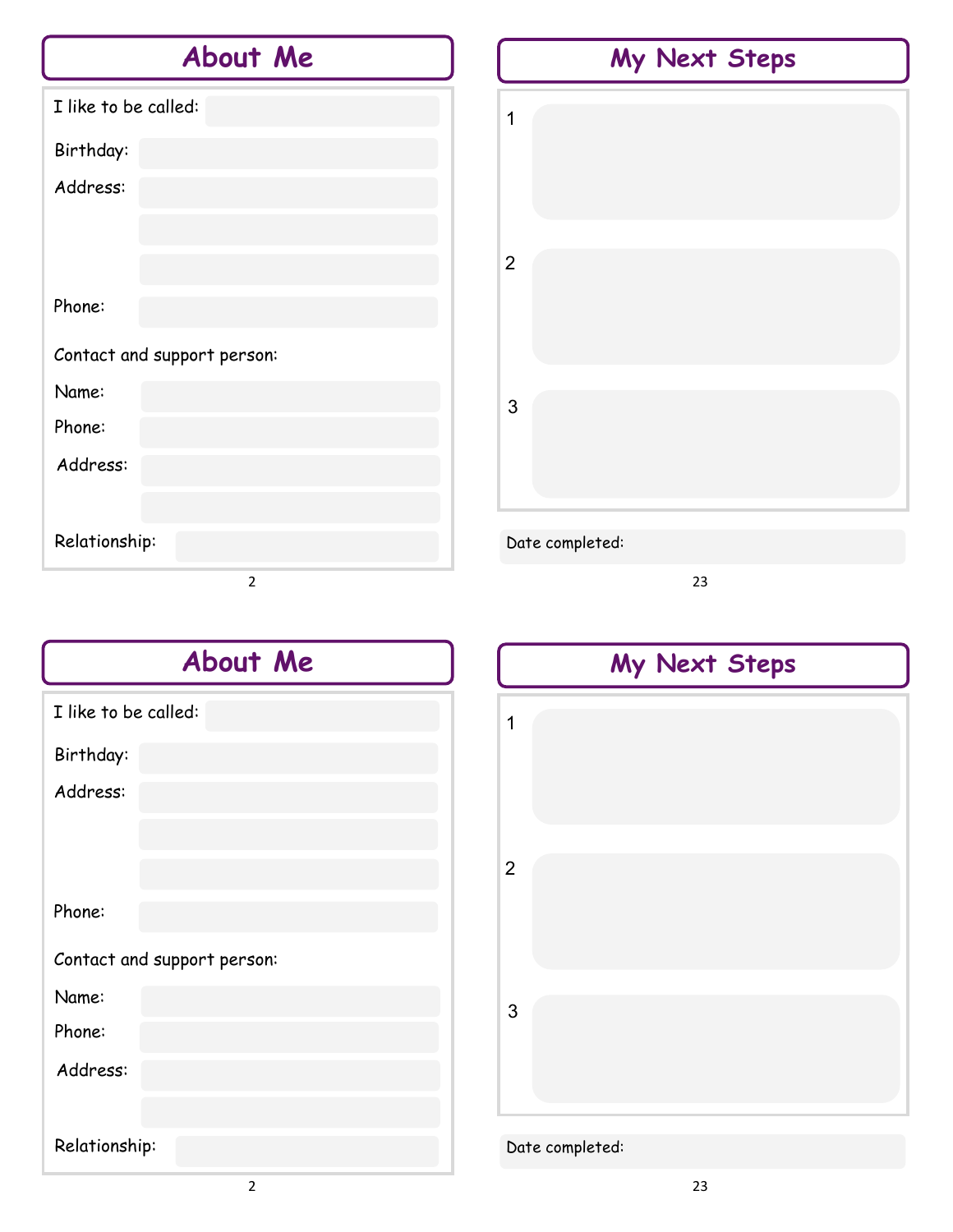| My Appointment    |  |  |
|-------------------|--|--|
| Appointment date: |  |  |
| Clinic name:      |  |  |
| Clinic address:   |  |  |
|                   |  |  |

## My appointment is for:



| Name:         |                  |
|---------------|------------------|
| Phone:        |                  |
| Address:      |                  |
|               |                  |
| Relationship: |                  |
|               | My Family Doctor |
|               |                  |
| Name:         |                  |
| Phone:        |                  |
| Address:      |                  |
|               |                  |
| Clinic:       |                  |
|               |                  |

Secondary contact and support person:

| My Appointment         |  |  |
|------------------------|--|--|
| Appointment date:      |  |  |
| Clinic name:           |  |  |
| Clinic address:        |  |  |
| My appointment is for: |  |  |



| Name:         |                  |
|---------------|------------------|
| Phone:        |                  |
| Address:      |                  |
|               |                  |
| Relationship: |                  |
|               |                  |
|               | My Family Doctor |
| Name:         |                  |
| Phone:        |                  |
| Address:      |                  |
|               |                  |

Secondary contact and support person: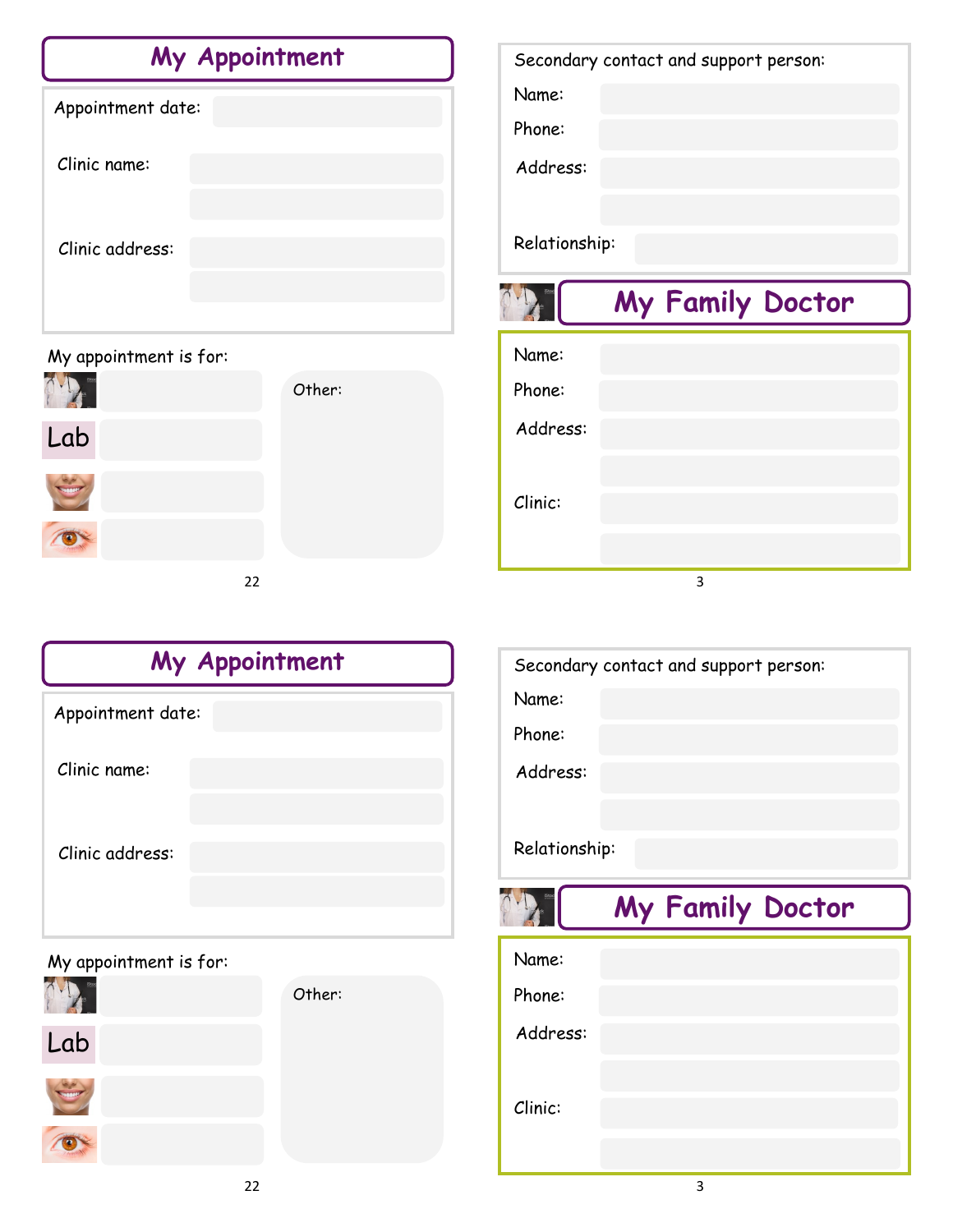|          | My Teeth Doctor | My Next Steps   |
|----------|-----------------|-----------------|
| Name:    |                 | 1               |
| Phone:   |                 |                 |
| Address: |                 |                 |
|          |                 |                 |
| Clinic:  |                 | $\overline{2}$  |
|          |                 |                 |
|          | My Eye Doctor   |                 |
| Name:    |                 |                 |
| Phone:   |                 | 3               |
| Address: |                 |                 |
|          |                 |                 |
| Clinic:  |                 | Date completed: |
|          | 4               | 21              |

|          | My Teeth Doctor |
|----------|-----------------|
| Name:    |                 |
| Phone:   |                 |
| Address: |                 |
|          |                 |
| Clinic:  |                 |
|          |                 |
|          | My Eye Doctor   |
| Name:    |                 |
| Phone:   |                 |
| Address: |                 |
|          |                 |



## Date completed:

Clinic: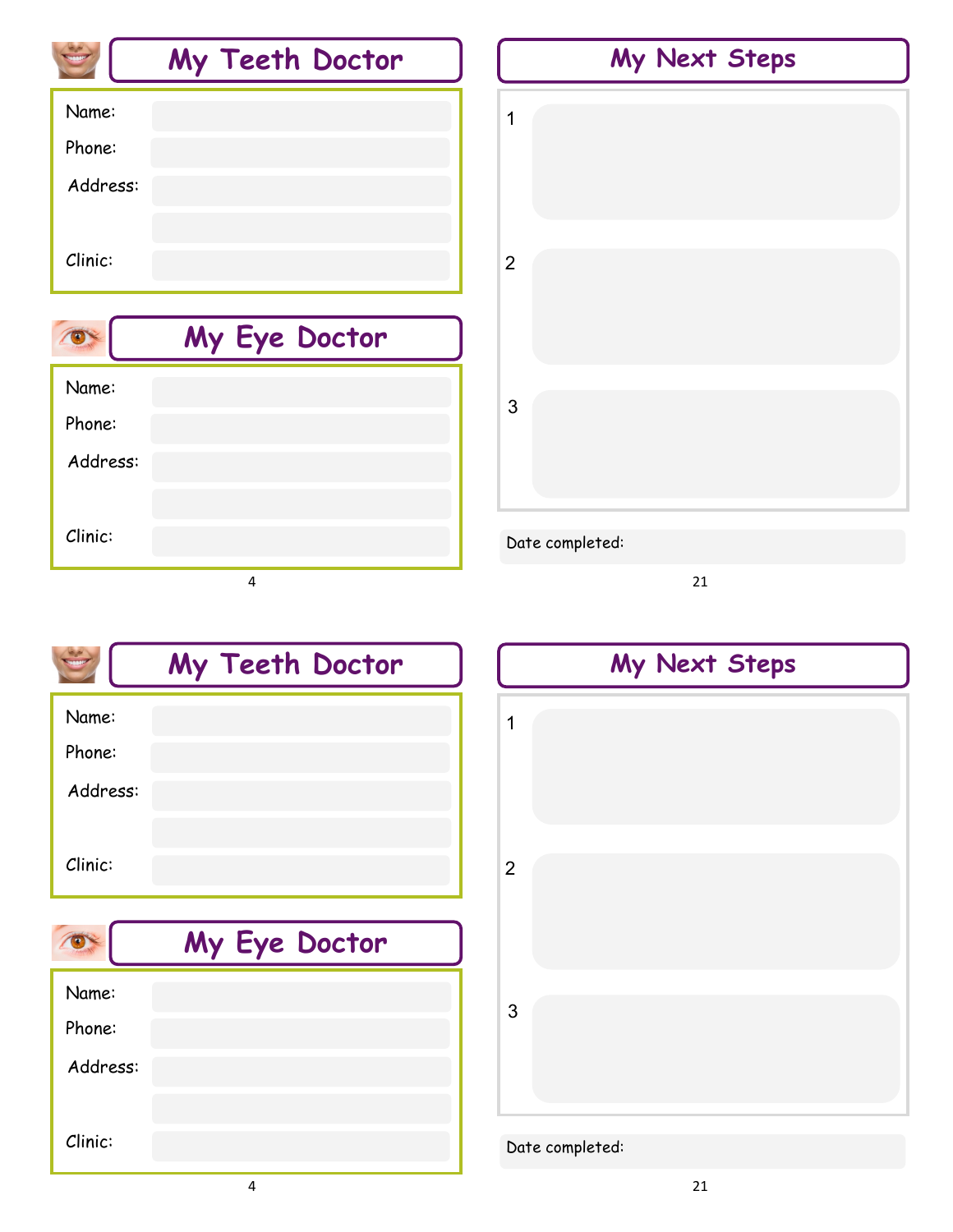| My Appointment         |        | My Other Doctor |
|------------------------|--------|-----------------|
| Appointment date:      |        | Name:           |
| Clinic name:           |        | Phone:          |
|                        |        | Address:        |
| Clinic address:        |        | Clinic:         |
|                        |        | My Other Doctor |
| My appointment is for: |        |                 |
|                        | Other: | Name:           |
| Lab                    |        | Phone:          |
|                        |        | Address:        |

### 20

| My Appointment         |         |  |
|------------------------|---------|--|
| Appointment date:      |         |  |
| Clinic name:           |         |  |
| Clinic address:        |         |  |
| My appointment is for: |         |  |
|                        | <b></b> |  |



70





O



# **My Other Doctor**

5

Name:

Clinic:

Phone:

Address:

Clinic:

# **My Other Doctor**

| Name:    |  |  |
|----------|--|--|
| Phone:   |  |  |
| Address: |  |  |
|          |  |  |
| Clinic:  |  |  |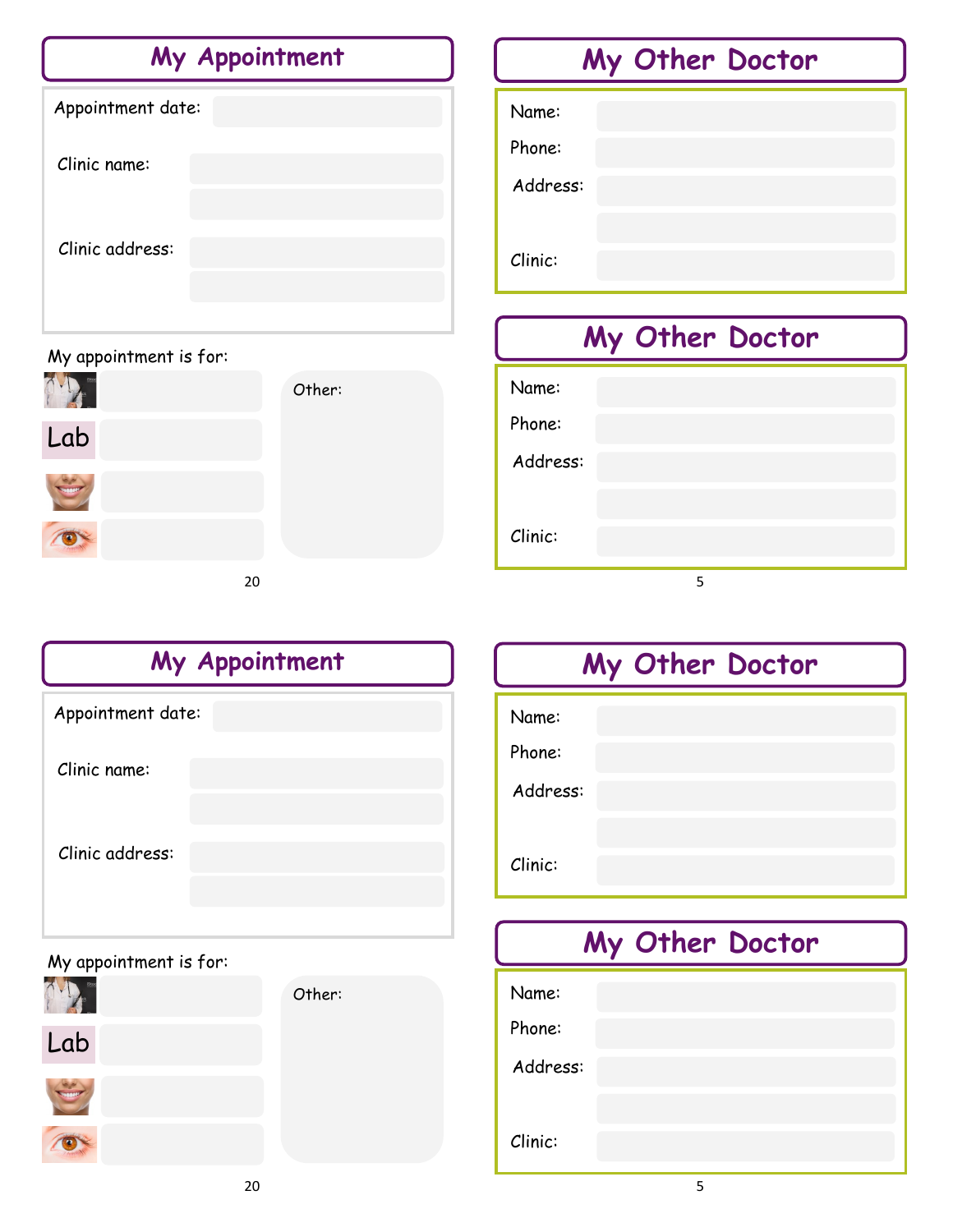



# **My Health Conditions**

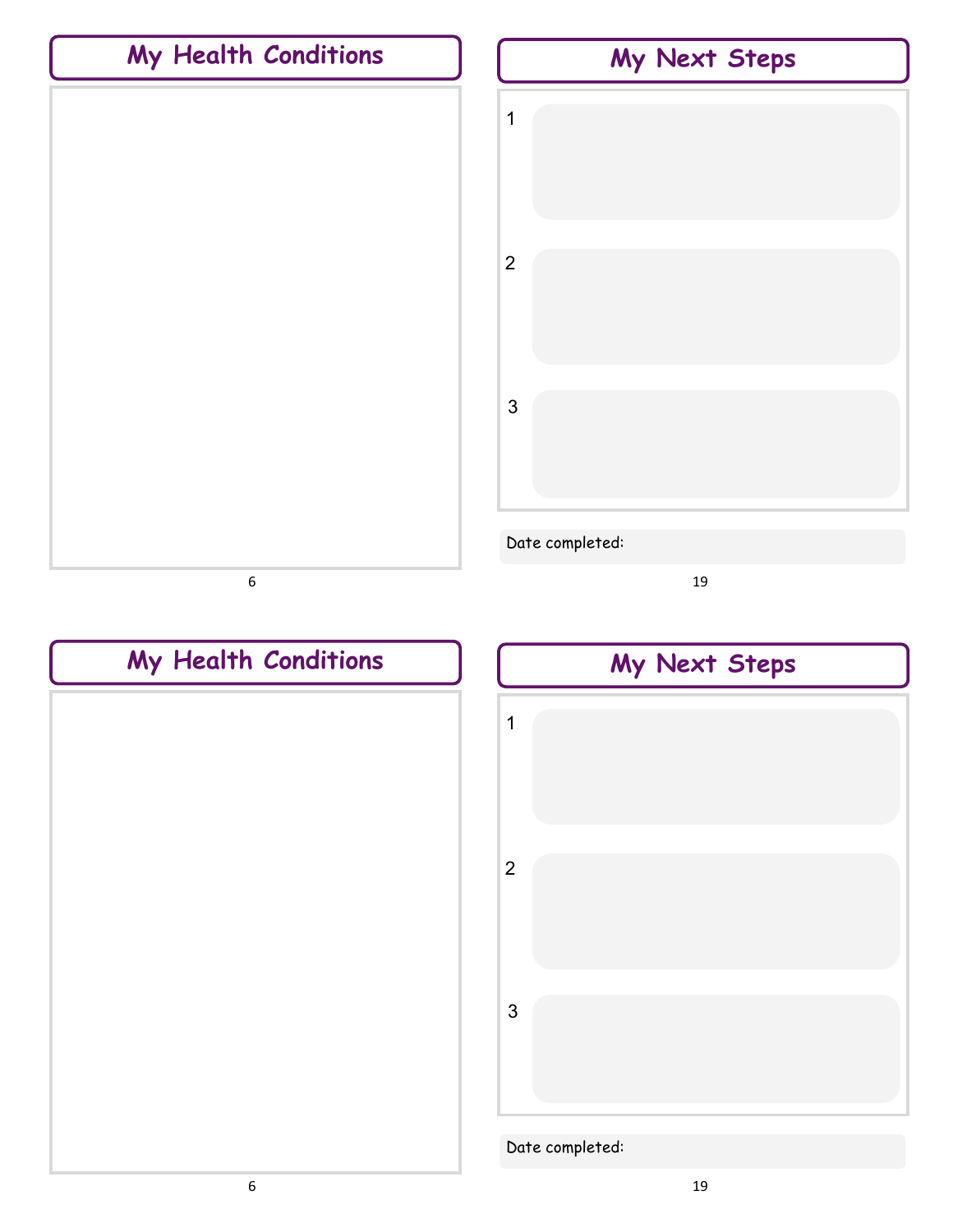| My Appointment         |        | My Health Conditions |
|------------------------|--------|----------------------|
| Appointment date:      |        |                      |
| Clinic name:           |        |                      |
|                        |        |                      |
| Clinic address:        |        |                      |
|                        |        |                      |
| My appointment is for: | Other: |                      |
|                        |        |                      |
| Lab                    |        |                      |
|                        |        |                      |
| $\bullet$              |        |                      |
| 18                     |        | 7                    |

| My Appointment         |        |  |  |
|------------------------|--------|--|--|
| Appointment date:      |        |  |  |
| Clinic name:           |        |  |  |
| Clinic address:        |        |  |  |
| My appointment is for: |        |  |  |
|                        | Other: |  |  |
| Lab                    |        |  |  |

|  | My Health Conditions |  |
|--|----------------------|--|
|  |                      |  |
|  |                      |  |
|  |                      |  |
|  |                      |  |
|  |                      |  |
|  |                      |  |
|  |                      |  |
|  |                      |  |
|  |                      |  |
|  |                      |  |
|  |                      |  |

O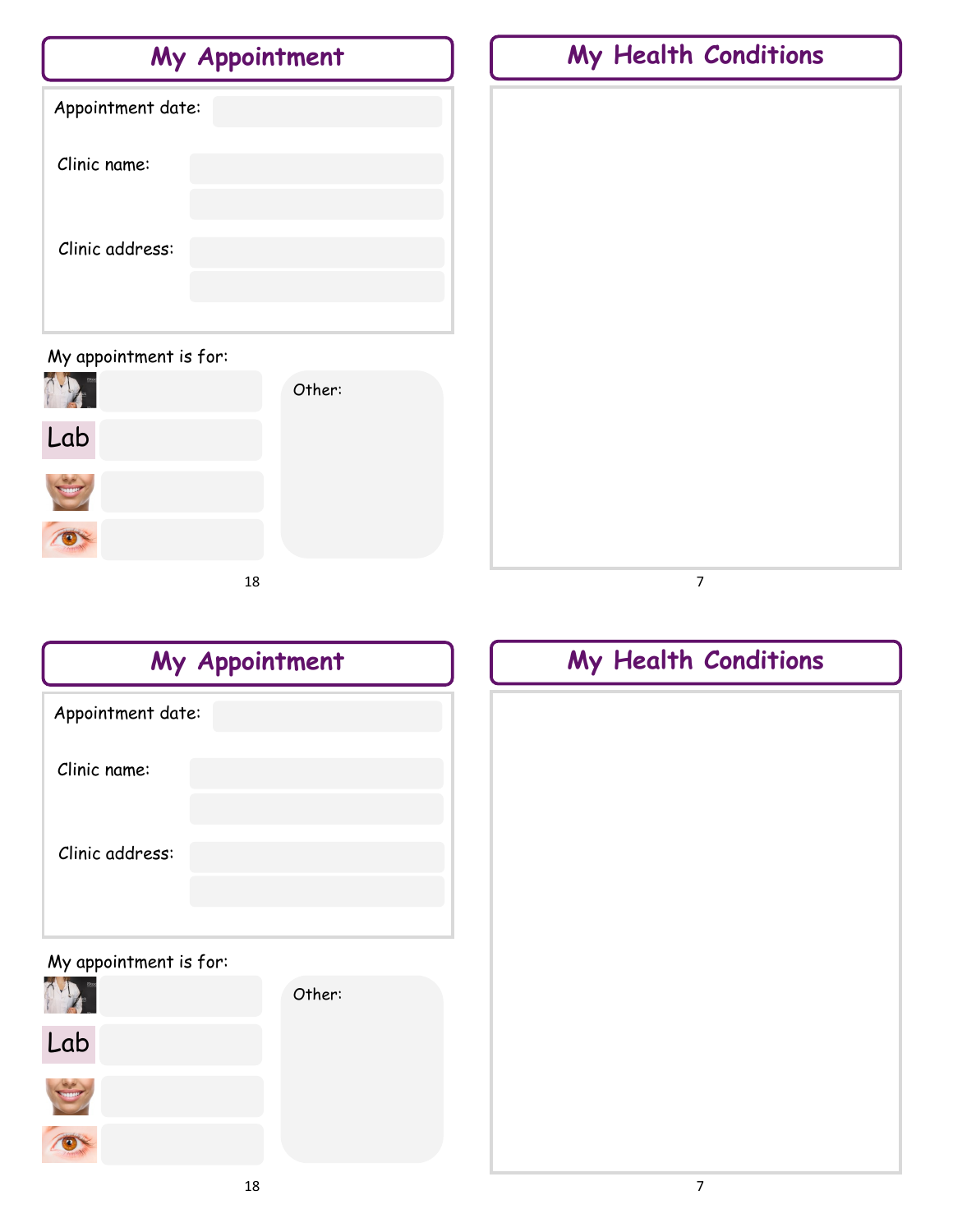| R <sub>a</sub><br><b>Current Medication</b> | My Next Steps   |
|---------------------------------------------|-----------------|
| Medicine:                                   | 1               |
| How many:                                   |                 |
| How often:                                  |                 |
| What is it for?                             |                 |
| Medicine:                                   | $\overline{2}$  |
| How many:                                   |                 |
| How often:                                  |                 |
| What is it for?                             |                 |
|                                             | $\mathfrak{S}$  |
| Medicine:                                   |                 |
| How many:                                   |                 |
| How often:                                  |                 |
| What is it for?                             | Date completed: |
| 8                                           | 17              |

| $\frac{R}{A}$   | <b>Current Medication</b> |
|-----------------|---------------------------|
| Medicine:       |                           |
| How many:       |                           |
| How often:      |                           |
| What is it for? |                           |
| Medicine:       |                           |
| How many:       |                           |
| How often:      |                           |
| What is it for? |                           |
| Medicine:       |                           |
| How many:       |                           |
| How often:      |                           |
| What is it for? |                           |

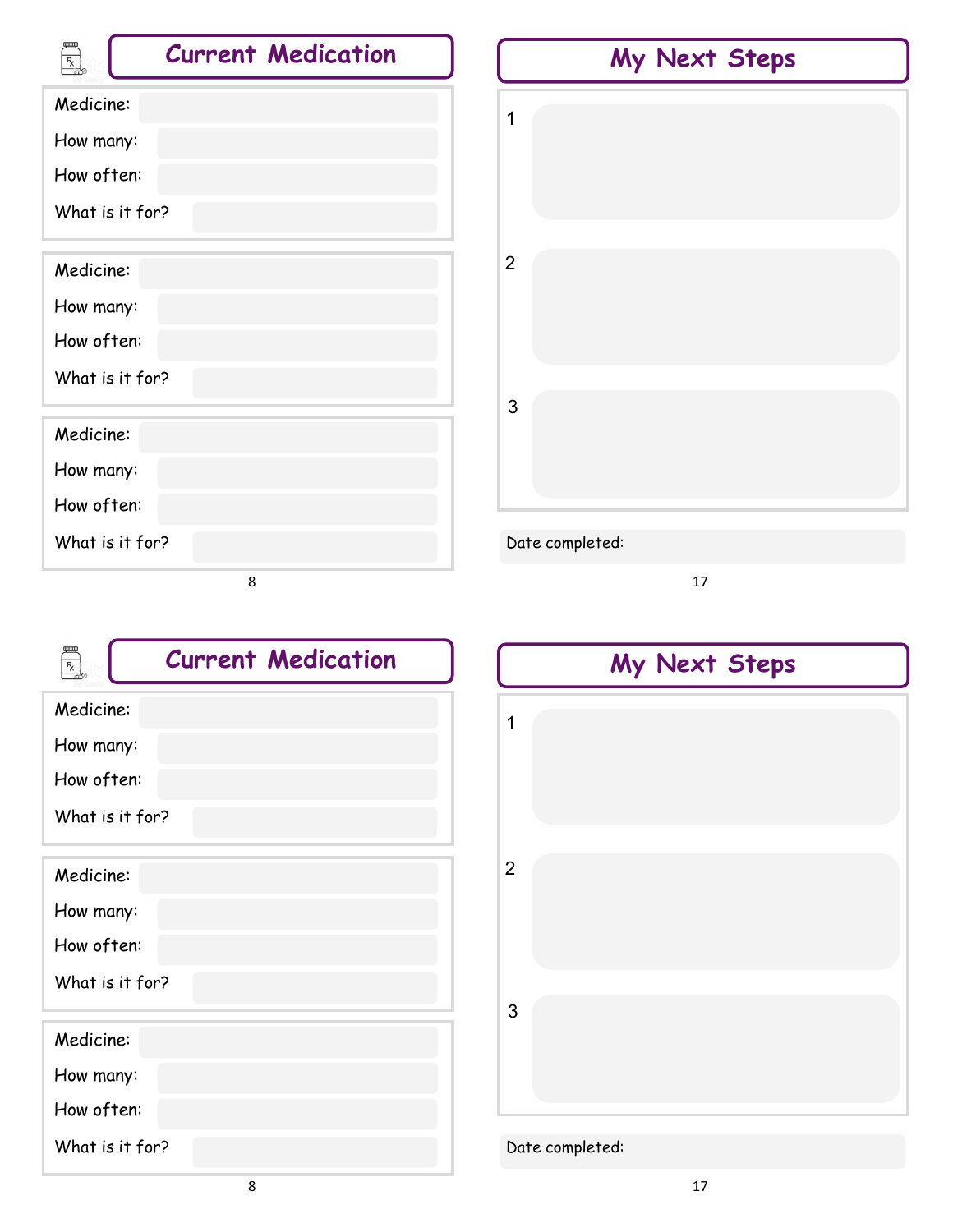| My Appointment         | <b>Current Medication</b><br>$\frac{R}{d}$ |
|------------------------|--------------------------------------------|
| Appointment date:      | Medicine:                                  |
|                        | How many:                                  |
| Clinic name:           | How often:                                 |
|                        | What is it for?                            |
| Clinic address:        | Medicine:                                  |
|                        | How many:                                  |
| My appointment is for: | How often:                                 |
| Other:                 | What is it for?                            |
| Lab                    | Medicine:                                  |
| <b>THERE</b>           | How many:                                  |
|                        | How often:                                 |
| $\bullet$              | What is it for?                            |
| 16                     | 9                                          |

| My Appointment    |  |  |  |
|-------------------|--|--|--|
| Appointment date: |  |  |  |
| Clinic name:      |  |  |  |
| Clinic address:   |  |  |  |
|                   |  |  |  |

## My appointment is for:





O

Other:

# $\begin{array}{c} \mathbb{R} \\ \hline \mathbb{R} \\ \hline \end{array}$

# **Current Medication**

Medicine:

How many:

How often:

What is it for?

Medicine:

How many:

How often:

What is it for?

Medicine:

How many:

How often:

What is it for?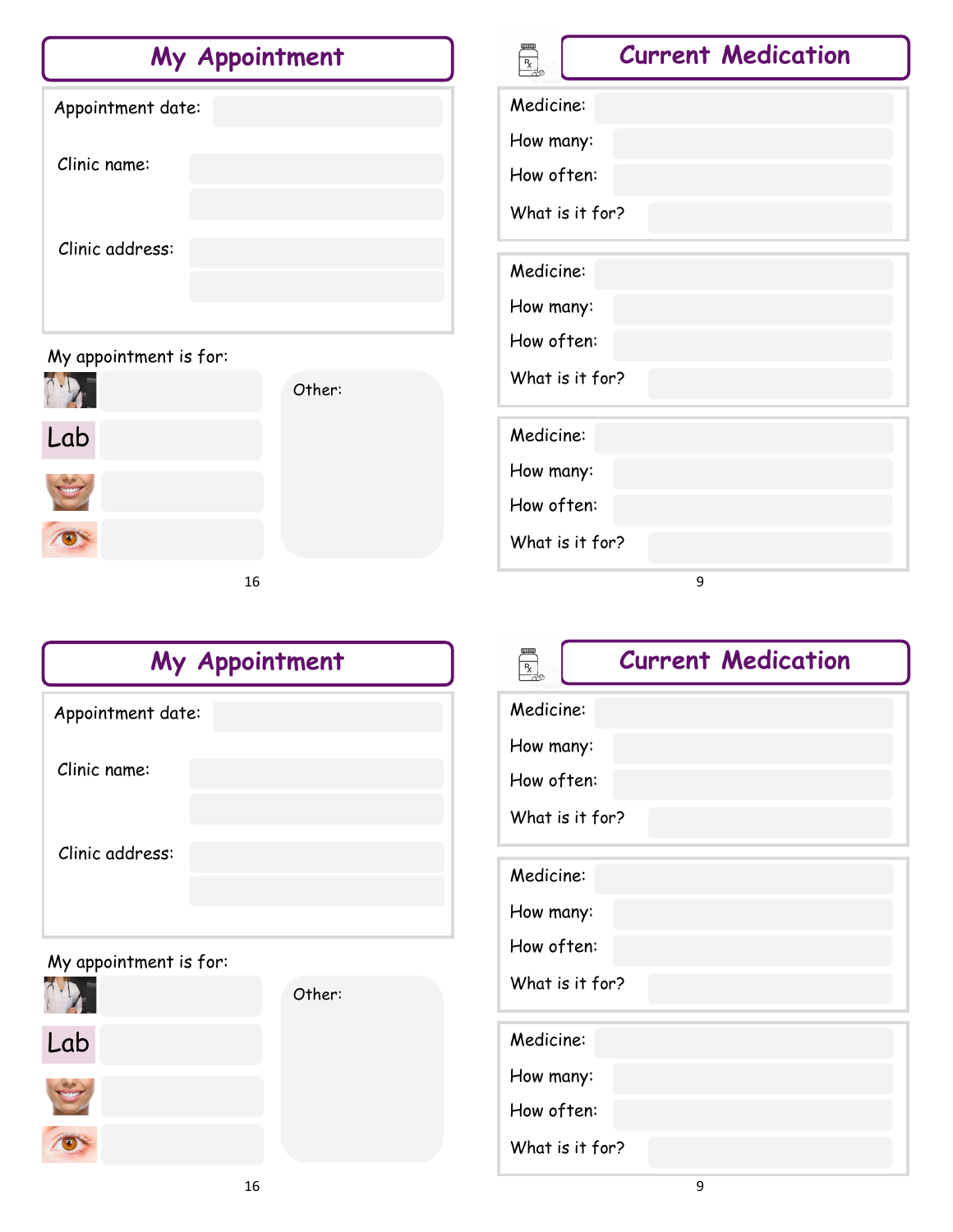| <b>E</b><br><b>Current Medication</b> | My Next Steps   |
|---------------------------------------|-----------------|
| Medicine:                             | 1               |
| How many:                             |                 |
| How often:                            |                 |
| What is it for?                       |                 |
| Medicine:                             | $\overline{2}$  |
| How many:                             |                 |
| How often:                            |                 |
| What is it for?                       |                 |
|                                       | $\mathfrak{S}$  |
| Medicine:                             |                 |
| How many:                             |                 |
| How often:                            |                 |
| What is it for?                       | Date completed: |
| 10                                    | 15              |

| $\frac{R}{c}$   | <b>Current Medication</b> |
|-----------------|---------------------------|
| Medicine:       |                           |
| How many:       |                           |
| How often:      |                           |
| What is it for? |                           |
| Medicine:       |                           |
| How many:       |                           |
| How often:      |                           |
| What is it for? |                           |
| Medicine:       |                           |
| How many:       |                           |
| How often:      |                           |
| What is it for? |                           |

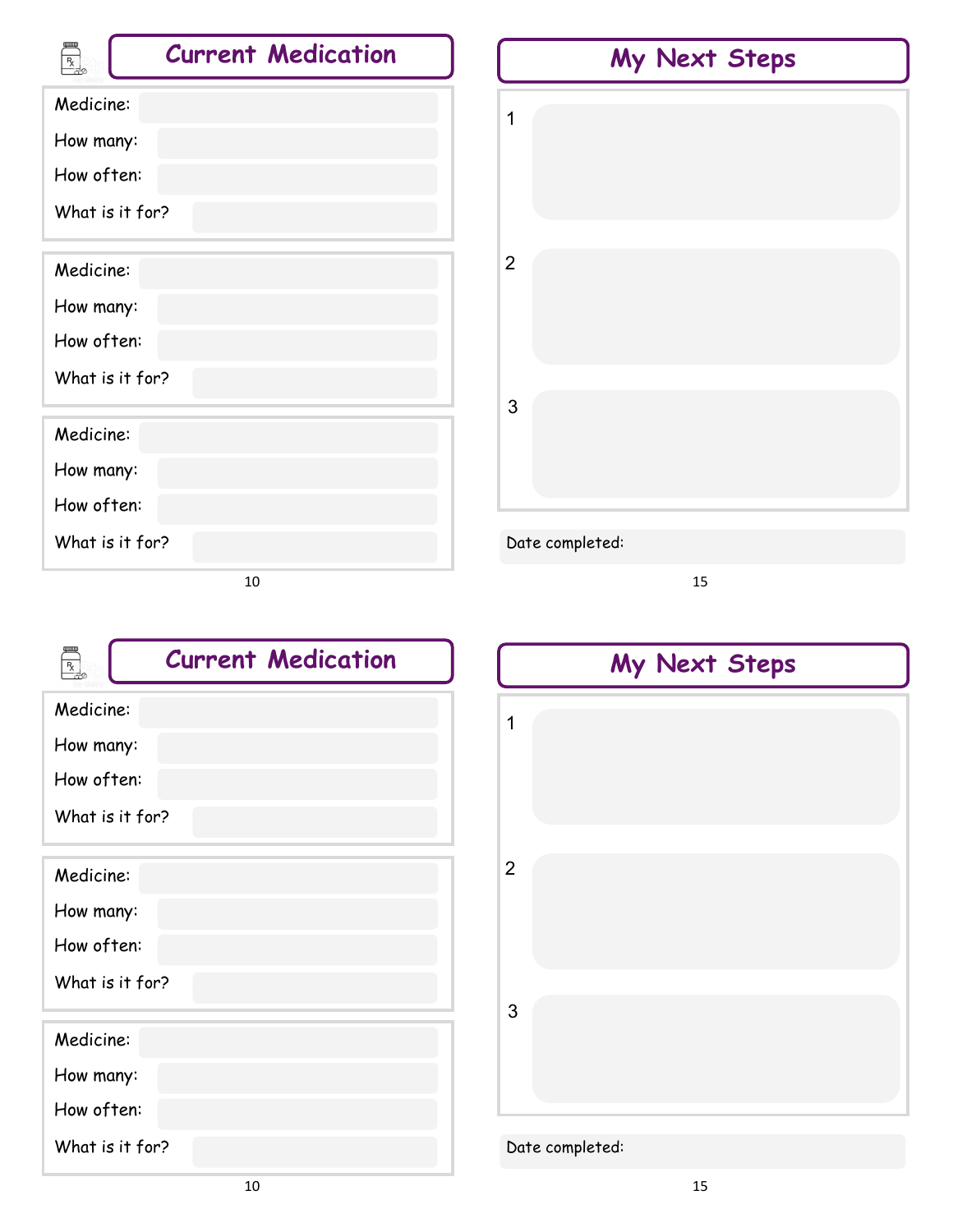| My Appointment         |        | <b>Current Medication</b><br>$\frac{R}{2}$ |
|------------------------|--------|--------------------------------------------|
| Appointment date:      |        | Medicine:                                  |
|                        |        | How many:                                  |
| Clinic name:           |        | How often:                                 |
|                        |        | What is it for?                            |
| Clinic address:        |        |                                            |
|                        |        | Medicine:                                  |
|                        |        | How many:                                  |
| My appointment is for: |        | How often:                                 |
|                        | Other: | What is it for?                            |
| Lab                    |        | Medicine:                                  |
|                        |        | How many:                                  |
|                        |        | How often:                                 |
| $\bullet$              |        | What is it for?                            |
| 14                     |        | 11                                         |

| My Appointment    |  |  |
|-------------------|--|--|
| Appointment date: |  |  |
| Clinic name:      |  |  |
| Clinic address:   |  |  |
|                   |  |  |

### My appointment is for:



Lab

O



# $\mathbb{R}$

# **Current Medication**

Medicine:

How many:

How often:

What is it for?

Medicine:

How many:

How often:

What is it for?

Medicine:

How many:

How often:

What is it for?